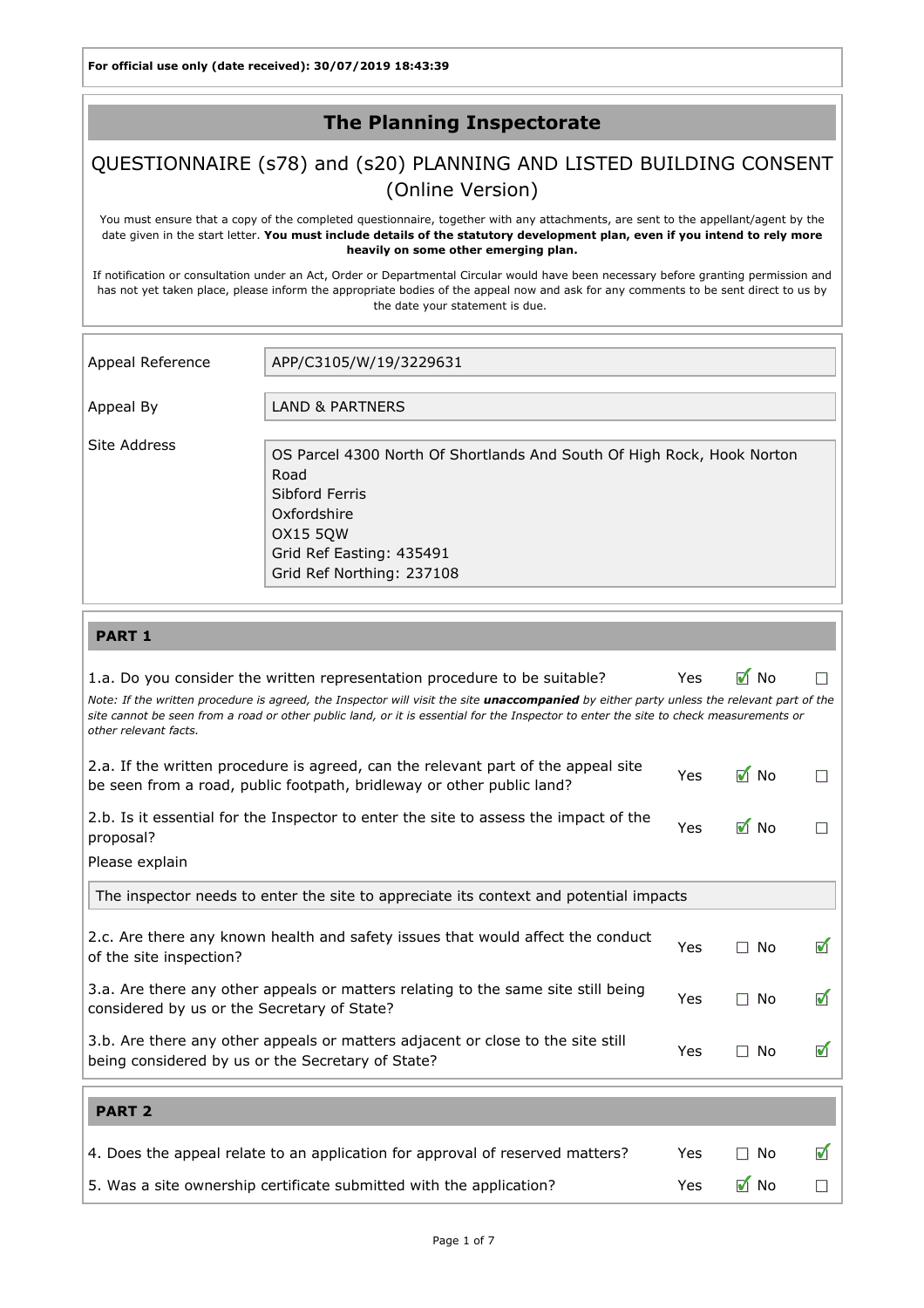| 6. Did you give publicity to the application in accordance with either Article 15 of<br>the DMPO 2015, Section 67/73 of the Planning (Listed Buildings and<br>Conservation Areas) Act 1990 or Regulation 5 of the Planning (Listed Buildings<br>and Conservation Areas) Regulations 1990? | Yes | $\blacksquare$ No   | $\Box$               |
|-------------------------------------------------------------------------------------------------------------------------------------------------------------------------------------------------------------------------------------------------------------------------------------------|-----|---------------------|----------------------|
| 6.a. If a press advert notice was published, please upload a copy                                                                                                                                                                                                                         |     |                     |                      |
| See 'Questionnaire Documents' section                                                                                                                                                                                                                                                     |     |                     |                      |
| 6.b. If any representations were received as a result of the notice, please upload copies                                                                                                                                                                                                 |     |                     |                      |
| See 'Questionnaire Documents' section                                                                                                                                                                                                                                                     |     |                     |                      |
| 7. Does the appeal relate to a county matter?                                                                                                                                                                                                                                             | Yes | No<br>$\mathcal{L}$ | $\blacktriangledown$ |
| 8. Please indicate the development type for the application to which the appeal relates.                                                                                                                                                                                                  |     |                     |                      |
| Major Developments                                                                                                                                                                                                                                                                        |     |                     | $\blacktriangledown$ |
| Minor Developments                                                                                                                                                                                                                                                                        |     |                     | $\mathcal{L}$        |
| <b>Other Developments</b>                                                                                                                                                                                                                                                                 |     |                     | $\mathcal{L}$        |
| 8.a. Major Developments                                                                                                                                                                                                                                                                   |     |                     |                      |
| Dwellings                                                                                                                                                                                                                                                                                 |     |                     | $\blacktriangledown$ |
| Offices/R and D/light industry                                                                                                                                                                                                                                                            |     |                     | $\mathcal{L}$        |
| General industry/storage/warehousing                                                                                                                                                                                                                                                      |     |                     | $\mathcal{L}$        |
| Retail and services                                                                                                                                                                                                                                                                       |     |                     | $\mathcal{L}$        |
| Traveller caravan pitches                                                                                                                                                                                                                                                                 |     |                     | $\mathcal{L}$        |
| All other major developments                                                                                                                                                                                                                                                              |     |                     | $\mathcal{L}$        |
| Is the appeal site within:                                                                                                                                                                                                                                                                |     |                     |                      |
| 9.a. A Green Belt?                                                                                                                                                                                                                                                                        | Yes | $\Box$ No           | $\blacktriangledown$ |
| 9.b. An Area of Outstanding Natural Beauty?                                                                                                                                                                                                                                               | Yes | $\square$ No        | $\blacktriangledown$ |
| 10. Is there a known surface or underground mineral interest at or within 400<br>metres of the appeal site which is likely to be a material consideration in<br>determining the appeal?                                                                                                   | Yes | $\square$ No        | $\blacktriangledown$ |
| <b>PART 3</b>                                                                                                                                                                                                                                                                             |     |                     |                      |
|                                                                                                                                                                                                                                                                                           |     |                     |                      |
| 11. Would the development require the stopping up or diverting of a public right<br>of way?                                                                                                                                                                                               | Yes | $\square$ No        | $\blacktriangledown$ |
| 12.a. Is the site in a Conservation Area?                                                                                                                                                                                                                                                 | Yes | $\Box$ No           | $\blacktriangledown$ |
| 12.b. Is the site adjacent to a Conservation Area?                                                                                                                                                                                                                                        | Yes | $\square$ No        | $\blacktriangledown$ |
| 12.c. Does the appeal proposal include the demolition of a non-listed building<br>within a conservation area?                                                                                                                                                                             | Yes | $\square$ No        | $\blacktriangledown$ |
| 13.a. Does the proposed development involve the demolition, alteration or<br>extension of a Grade I / II <sup>*</sup> / II listed building?                                                                                                                                               | Yes | $\square$ No        | $\blacktriangledown$ |
| 13.b. Would the proposed development affect the setting of a listed building?                                                                                                                                                                                                             | Yes | $\Box$ No           | $\blacktriangledown$ |
| 14. Has a grant been made under s3A or s4 of the Historic Buildings and Ancient<br>Monuments Act 1953?                                                                                                                                                                                    | Yes | $\Box$ No           | $\blacktriangledown$ |
| 15.a. Would the proposals affect an Ancient Monument (whether scheduled or<br>not)?                                                                                                                                                                                                       | Yes | $\square$ No        | $\blacktriangledown$ |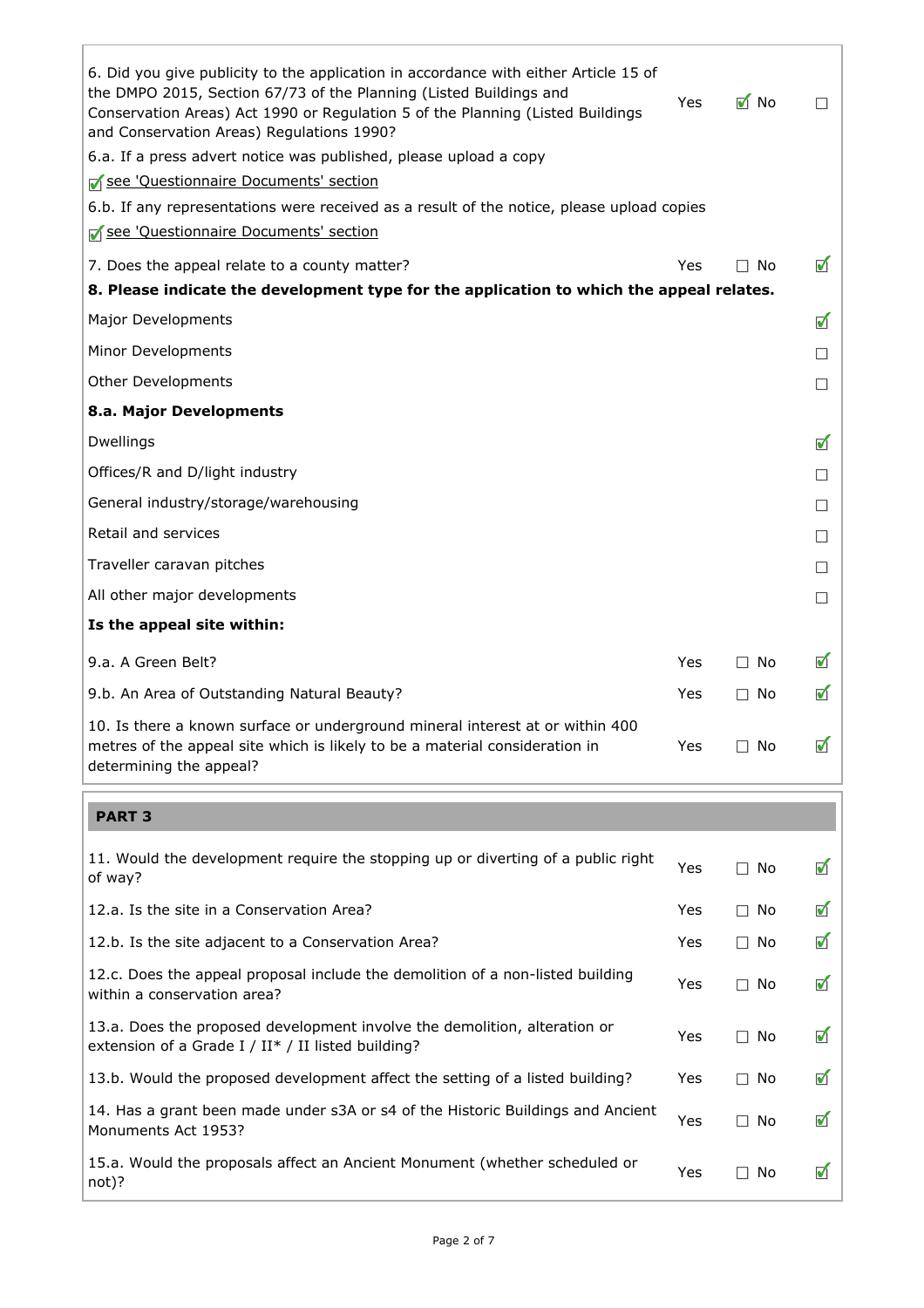| 16. Is any part of the site subject to a Tree Preservation Order?                                                                                                                                                   | Yes  | $\Box$ No          | ✔             |
|---------------------------------------------------------------------------------------------------------------------------------------------------------------------------------------------------------------------|------|--------------------|---------------|
| 17. Have you made a Local Development Order under s61A to 61C of the Town<br>and Country Planning Act 1990 (as inserted by s40 of the Planning & Compulsory<br>Purchase Act 2004) relating to the application site? | Yes  | $\Box$ No          | ✔             |
| 18. Does the appeal involve persons claiming Gypsy/Traveller status, whether or<br>not this is accepted by the planning authority?                                                                                  | Yes  | $\Box$ No          | ✔             |
| 19.a. Is the appeal site in or adjacent to or likely to affect an SSSI or an<br>internationally designated site (ie. cSAC, SAC, pSPA, SPA Ramsar)?                                                                  | Yes  | $\Box$ No          | ✔             |
| 19.b. Are any protected species likely to be affected by the proposals?                                                                                                                                             | Yes  | $\Box$ No          | ✔             |
| <b>PART 4</b>                                                                                                                                                                                                       |      |                    |               |
| <b>Environmental Impact Assessment - Schedule 1</b>                                                                                                                                                                 |      |                    |               |
| 20.a.i. Is the proposed development Schedule 1 development as described in<br>Schedule 1 of the Town and Country Planning (Environmental Impact<br>Assessment) Regulations 2011?                                    | Yes  | $\Box$ No          | ✔             |
| <b>Environmental Impact Assessment - Schedule 2</b>                                                                                                                                                                 |      |                    |               |
| 20.b.i. Is the proposed development Schedule 2 development as described in<br>Column 1, Schedule 2 of the Town and Country Planning (Environmental Impact<br>Assessment) Regulations 2011?                          | Yes  | $\Box$ No          | ✔             |
| 20.c.i. Have you issued a screening opinion (SO)                                                                                                                                                                    | Yes  | $\blacksquare$ No  | $\Box$        |
| Please attach a copy of the SO that was placed on the planning register, and any other related<br>correspondence<br>□ see 'Questionnaire Documents' section                                                         |      |                    |               |
| 20.c.ii. Did the SO state that the proposed development is EIA development as<br>defined by the EIA Regulations?                                                                                                    | Yes  | $\square$ No       | ✔             |
| Environmental Impact Assessment - Environmental Statement (ES)                                                                                                                                                      |      |                    |               |
| 20.d. Has the appellant supplied an environmental statement?                                                                                                                                                        | Yes  | $\Box$ No          | ✔             |
| <b>Environmental Impact Assessment - Publicity</b>                                                                                                                                                                  |      |                    |               |
| 20.e. If applicable, please attach a copy of the site notice and local<br>advertisement published as required for EIA development.                                                                                  |      | Applies $\Box$ N/A | ✔             |
| 21. Have all notifications or consultations under any Act, Order or Departmental<br>Circular, necessary before granting permission, taken place?                                                                    | Yes. | M No               |               |
| Please attach copies of any comments that you have received in response.<br>See 'Questionnaire Documents' section                                                                                                   |      |                    |               |
| <b>PART 5</b>                                                                                                                                                                                                       |      |                    |               |
| 22. Do you wish to attach your statement of case?<br>See 'Questionnaire Documents' section                                                                                                                          | Yes  | M No               | <b>Talent</b> |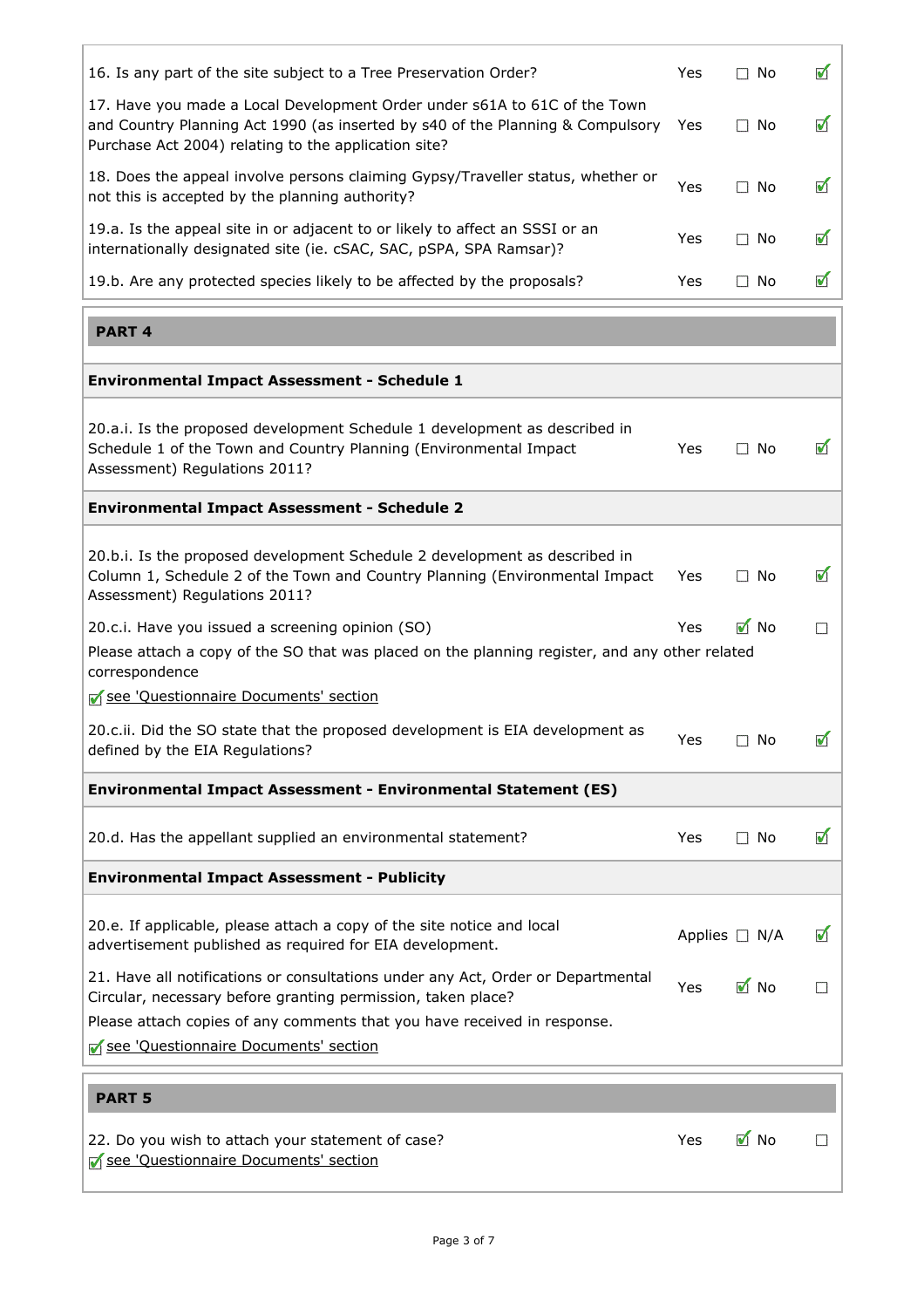|                                                                                                           | Copies of the following documents must, if appropriate, be attached to this questionnaire                                                                                                                                                                                                                                                                                                                                                                                                                                                                                                                               |  |                      |                      |
|-----------------------------------------------------------------------------------------------------------|-------------------------------------------------------------------------------------------------------------------------------------------------------------------------------------------------------------------------------------------------------------------------------------------------------------------------------------------------------------------------------------------------------------------------------------------------------------------------------------------------------------------------------------------------------------------------------------------------------------------------|--|----------------------|----------------------|
| 24.a. a copy of the letter with which you notified people about the appeal;                               |                                                                                                                                                                                                                                                                                                                                                                                                                                                                                                                                                                                                                         |  | ✔                    |                      |
| See 'Questionnaire Documents' section                                                                     |                                                                                                                                                                                                                                                                                                                                                                                                                                                                                                                                                                                                                         |  |                      |                      |
| 24.b. a list of the people you notified and the deadline you gave for their comments to be sent to<br>us; |                                                                                                                                                                                                                                                                                                                                                                                                                                                                                                                                                                                                                         |  | $\blacktriangledown$ |                      |
| See 'Questionnaire Documents' section                                                                     |                                                                                                                                                                                                                                                                                                                                                                                                                                                                                                                                                                                                                         |  |                      |                      |
| Deadline<br>27/08/2019                                                                                    |                                                                                                                                                                                                                                                                                                                                                                                                                                                                                                                                                                                                                         |  |                      |                      |
|                                                                                                           | 24.c. all representations received from interested parties about the original application;                                                                                                                                                                                                                                                                                                                                                                                                                                                                                                                              |  |                      | $\blacktriangledown$ |
| See 'Questionnaire Documents' section                                                                     |                                                                                                                                                                                                                                                                                                                                                                                                                                                                                                                                                                                                                         |  |                      |                      |
|                                                                                                           | 24.d. the planning officer's report to committee or delegated report on the application and any other<br>relevant documents/minutes;                                                                                                                                                                                                                                                                                                                                                                                                                                                                                    |  |                      | ✔                    |
| See 'Questionnaire Documents' section                                                                     |                                                                                                                                                                                                                                                                                                                                                                                                                                                                                                                                                                                                                         |  |                      |                      |
| See 'Questionnaire Documents' section                                                                     |                                                                                                                                                                                                                                                                                                                                                                                                                                                                                                                                                                                                                         |  |                      |                      |
|                                                                                                           | 24.e. any representations received as a result of a service of a site ownership notification;                                                                                                                                                                                                                                                                                                                                                                                                                                                                                                                           |  |                      |                      |
| heavily on the emerging plan);                                                                            | 24.f. extracts from any relevant statutory development plan policies (even if you intend to rely more                                                                                                                                                                                                                                                                                                                                                                                                                                                                                                                   |  |                      | ✔                    |
|                                                                                                           | You must include the front page, the title and date of the approval/adoption, please give the status of the plan. Copies of the policies<br>should include the relevant supporting text. You must provide this even if the appeal is against non-determination.                                                                                                                                                                                                                                                                                                                                                         |  |                      |                      |
| See 'Questionnaire Documents' section                                                                     |                                                                                                                                                                                                                                                                                                                                                                                                                                                                                                                                                                                                                         |  |                      |                      |
| See 'Questionnaire Documents' section                                                                     |                                                                                                                                                                                                                                                                                                                                                                                                                                                                                                                                                                                                                         |  |                      |                      |
| List of policies                                                                                          | PSD1 SLE4 BSC1-4,7-12 ESD 1-3,6,7,10,12,13,15,17 Villages 1,2 INF1 H18<br>TR1,7 C8,14,28,30 ENV1,12                                                                                                                                                                                                                                                                                                                                                                                                                                                                                                                     |  |                      |                      |
|                                                                                                           | 24.g. extracts of any relevant policies which have been 'saved' by way of a Direction;                                                                                                                                                                                                                                                                                                                                                                                                                                                                                                                                  |  |                      | И                    |
| See 'Questionnaire Documents' section                                                                     |                                                                                                                                                                                                                                                                                                                                                                                                                                                                                                                                                                                                                         |  |                      |                      |
| List of policies                                                                                          | N/A                                                                                                                                                                                                                                                                                                                                                                                                                                                                                                                                                                                                                     |  |                      |                      |
| whether it was formally adopted and if so, when;                                                          | 24.h. extracts from any supplementary planning guidance, that you consider necessary, together<br>with its status, whether it was the subject of public consultation and consequent modification,                                                                                                                                                                                                                                                                                                                                                                                                                       |  |                      | $\Box$               |
| with the date of its adoption;                                                                            | 24.i. extracts from any supplementary planning document that you consider necessary, together                                                                                                                                                                                                                                                                                                                                                                                                                                                                                                                           |  |                      |                      |
|                                                                                                           | In the case of emerging documents, please state what stage they have reached.                                                                                                                                                                                                                                                                                                                                                                                                                                                                                                                                           |  |                      |                      |
| permission is granted;                                                                                    | 24.j. a comprehensive list of conditions which you consider should be imposed if planning                                                                                                                                                                                                                                                                                                                                                                                                                                                                                                                               |  |                      |                      |
| appeal statement.                                                                                         | Only tick that this applies if you intend to submit a list of conditions with the questionnaire. If you do not submit the list with the<br>questionnaire, then this should be submitted by the date your statement is due. This list must be submitted separately from your                                                                                                                                                                                                                                                                                                                                             |  |                      |                      |
| superseded;                                                                                               | 24.k. if any Development Plan Document (DPD) or Neighbourhood Plan relevant to this appeal has<br>been examined and found sound/met the basic conditions and passed a referendum, the date the<br>DPD or Neighbourhood Plan is likely to be adopted and, if you consider this date will be before the<br>Inspector's decision on this appeal is issued, an explanation of the Council's policy position in<br>respect of this appeal upon its adoption. You should also include an explanation of the status of<br>existing policies and plans, as they relate to this appeal, upon adoption and which (if any) will be |  |                      | $\Box$               |
|                                                                                                           | 24.I. if any DPD or Neighbourhood Plan relevant to this appeal has been submitted for examination,<br>or in the case of a Neighbourhood Plan has been examined and is awaiting a referendum, an                                                                                                                                                                                                                                                                                                                                                                                                                         |  |                      |                      |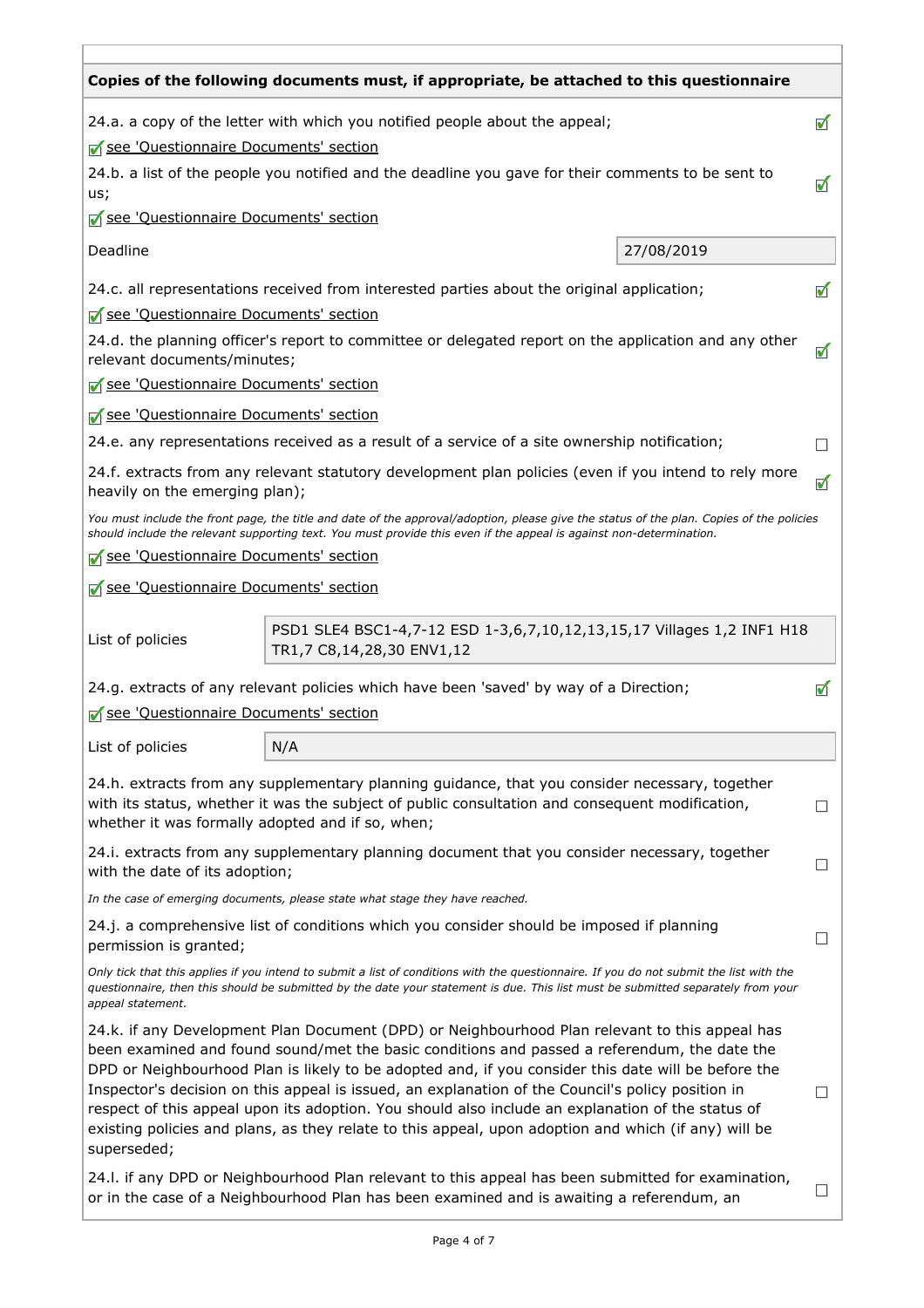| explanation of any substantive changes in the progress of the emerging plan, and their relevance to<br>this appeal if it is considered that the plan will not be adopted before the Inspector's decision on this<br>appeal is issued; |            |                                              |  |
|---------------------------------------------------------------------------------------------------------------------------------------------------------------------------------------------------------------------------------------|------------|----------------------------------------------|--|
| 24.m. your Authority's CIL charging schedule is being/has been examined;                                                                                                                                                              |            |                                              |  |
| 24.n. your Authority's CIL charging schedule has been/is likely to be adopted;                                                                                                                                                        |            |                                              |  |
| 24.o. any other relevant information or correspondence you consider we should know about.                                                                                                                                             |            | √                                            |  |
| See 'Questionnaire Documents' section                                                                                                                                                                                                 |            |                                              |  |
| For the Mayor of London cases only                                                                                                                                                                                                    |            |                                              |  |
| 25.a. Was it necessary to notify the Mayor of London about the application?<br>25.b. Did the Mayor of London issue a direction to refuse planning permission?                                                                         | Yes<br>Yes | No.<br><b>Talent</b><br>No.<br>$\mathcal{L}$ |  |
|                                                                                                                                                                                                                                       |            |                                              |  |

### LPA Details

| I certify that a copy of this appeal questionnaire and any enclosures will be sent to the appellant or |  |
|--------------------------------------------------------------------------------------------------------|--|
| agent today.                                                                                           |  |

LPA's reference 18/01984/OUT

Completed by **Matthew Swinford** Matthew Swinford

On behalf of Cherwell District Council

Please provide the details of the officer we can contact for this appeal, if different from the Planning Inspectorate's usual contact for this type of appeal.

Name

Phone no (including dialling code)

Email

Please advise the case officer of any changes in circumstances occurring after the return of the questionnaire.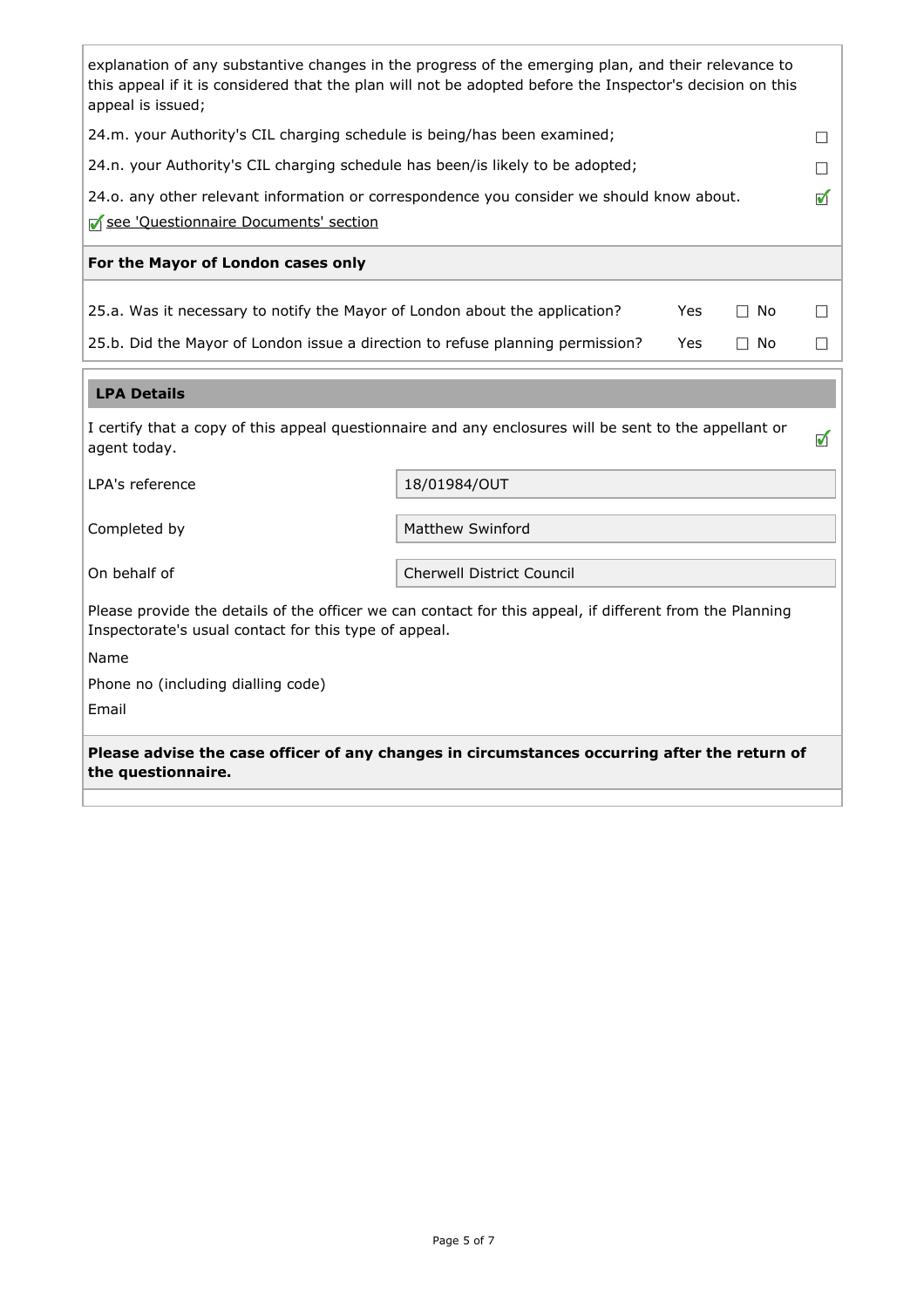### QUESTIONNAIRE DOCUMENTS

| Appeal Reference | APP/C3105/W/19/3229631                                                                                                                                                                      |
|------------------|---------------------------------------------------------------------------------------------------------------------------------------------------------------------------------------------|
| Appeal By        | <b>LAND &amp; PARTNERS</b>                                                                                                                                                                  |
| Site Address     | OS Parcel 4300 North Of Shortlands And South Of High Rock, Hook Norton<br>Road<br>Sibford Ferris<br>Oxfordshire<br><b>OX15 50W</b><br>Grid Ref Easting: 435491<br>Grid Ref Northing: 237108 |

# <span id="page-5-0"></span>The documents listed below were uploaded with this form: Relates to Section: PART 2 Document Description: 6.a. A copy of the notice published. File name: Press notice.pdf File name: Site notice.pdf Relates to Section: PART 2 **Document Description:** 6.b. Any representations received as a result of that notice. File name: Neighbour list and comments part 1.pdf File name: Neighbour list and comments part 2.pdf Relates to Section: PART 4 **Document Description:** 20.c.i. A copy of the screening opinion (SO) that was placed on the planning register, along with any other related correspondence. File name: 18-00088-SO - is EIA necessary sheet.pdf Relates to Section: PART 4 **Document Description:** 21. Copies of any comments that you have received in response. File name: Consult list and responses.pdf Relates to Section: PART 5 Document Description: 22. The LPA's statement of case. **File name:** Document to follow – 5 weeks after start date.pdf Relates to Section: PART 5 **Document Description:** 24.a. A copy of the letter with which you notified people about the appeal. File name: Appeal letter.pdf Relates to Section: PART 5 **Document Description:** 24.b. A document containing a list of the people you notified of the appeal. File name: Appeal notification list with deadline for comments.pdf Relates to Section: PART 5 **Document Description:** 24.c. Copies of all representations received from interested parties about the original application. File name: Neighbour list and comments part 2.pdf File name: Neighbour list and comments part 1.pdf Relates to Section: PART 5 **Document Description:** 24.d. The planning officer's report to committee or delegated report on the